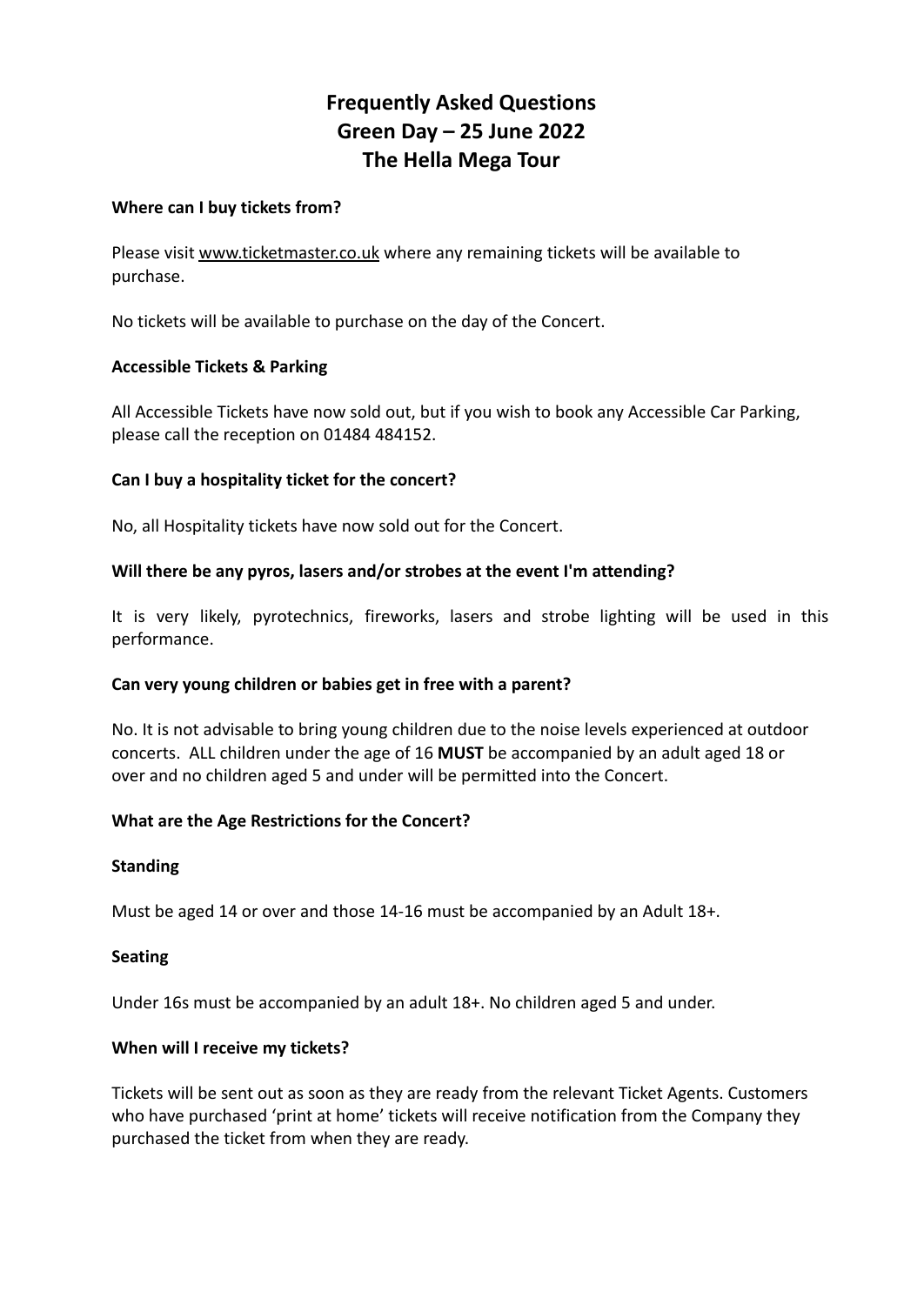# **I have lost my tickets, what can I do?**

Please look after your tickets as it is highly unlikely that lost or stolen tickets can be replaced or duplicated. If you have lost your tickets, please contact the Company you purchased the tickets from.

# **I bought tickets from a resale website and need to check if my tickets are valid?**

We advise purchasing from partnered ticket sellers only (detailed above). If you are unsure whether the tickets you have purchased are valid, we advise you contact the seller. Neither the Promoter nor the Venue can guarantee tickets bought on resale websites will be valid.

# **What time with the Concert finish?**

All times are subject to change, but we expect the Concert to finish around 10.30pm.

# **If I have Pitch Standing tickets, do I have access to any seats?**

No, there are no seats on the pitch. Anyone who has purchased tickets for the pitch will not have access to any seats in the Stands as these have all been sold and are, therefore, reserved.

# **If I have purchased a reserved seat in a Stand, do I have access to the pitch?**

No. We have a strict capacity for the number of people on the pitch for safety reasons, therefore, we are unable to permit those customers with reserved seats in the stands to have access onto the pitch.

#### **What time do gates open?**

The gates will open at 4.00pm and our Catering Village will open at 2.00pm (this is accessed through GATE A and only available for people with GATE A tickets).

# **Can I bring a portable/foldable chair into the Concert?**

No. We are not able to accommodate portable/foldable chairs in the pitch standing area.

# **Can I get dropped off and picked up at the Stadium?**

There is no designated drop off and pick up point at the Stadium or in the immediate vicinity. In the interests of public safety, the roads immediately surrounding the Stadium will be closed at the end of the concert to ensure pedestrians can leave the event safely.

#### **Is there parking available for the Concert?**

Pre-Bookable event parking is available by visiting [www.johnsmithsparking.co.uk](http://www.johnsmithsparking.co.uk), car parking is charged at £12.50 per car.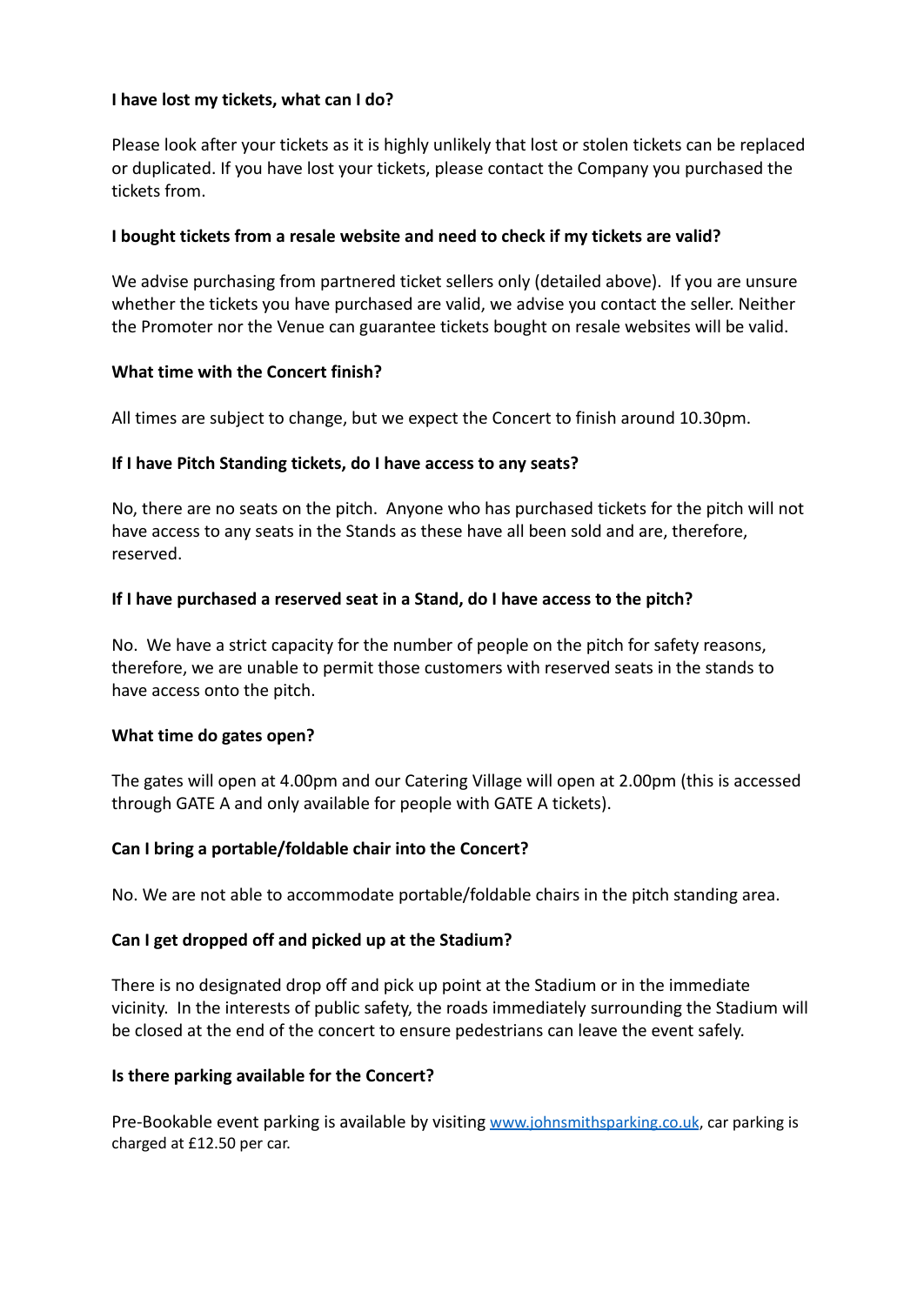## **Is there coach parking available for the Concert?**

Coach parking is available for the Concert, but this must be pre-booked by calling Louise on 01484 484127.

#### **Can I Purchase Return Coach Travel for the Concert?**

Big Green Coaches are running [return](https://www.biggreencoach.co.uk/events/green-day-hella-mega-tour) coach travel from the following cities:

BIRMINGHAM HULL **LEEDS** LIVERPOOL MANCHESTER MIDDLESBROUGH **NEWCASTLE** NOTTINGHAM **SHFFFIFLD** SUNDERLAND

Please **[CLICK](https://www.biggreencoach.co.uk/events/green-day-hella-mega-tour) HERE** to Book your Coach Travel

#### **Can we camp on site overnight or arrive very early in the morning?**

We would discourage overnight camping on or near the Stadium site. There will be no facilities available for anyone arriving at the Stadium before 12 noon on the day of the concert.

Customers will not be permitted to bring into the Stadium ruck sacks, sleeping bags, holdalls or similar items.

#### **How do I get to The John Smith's Stadium?**

Please visit <https://www.johnsmithsstadium.com/contact/location-parking/> for directions to the Stadium.

Please keep visiting our website or follow us on Facebook @johnsmithstadium or Twitter [@JS\\_Stadium](https://twitter.com/JS_Stadium) for updates on traffic, travel and car parking information.

#### **Can I take food into the Arena?**

No, we don't allow food purchased outside The John Smith's Stadium to be taken into the event. Please email us at [louise.greenway@ksdl.org.uk](mailto:louise.greenway@ksdl.org.uk) if you need to bring food or drink with you for medical or religious reasons.

#### **Are there smoking areas inside the Stadium?**

The John Smith's Stadium is a no smoking venue, however, for this event, a Catering Village on our St Andrew's Upper-Level Car Park will be located outside the Stadium bowl. Smoking will be permitted in this area only. There will strictly be no smoking on the pitch, in the concourses or seated areas of the Stadium, which include e-cigarettes.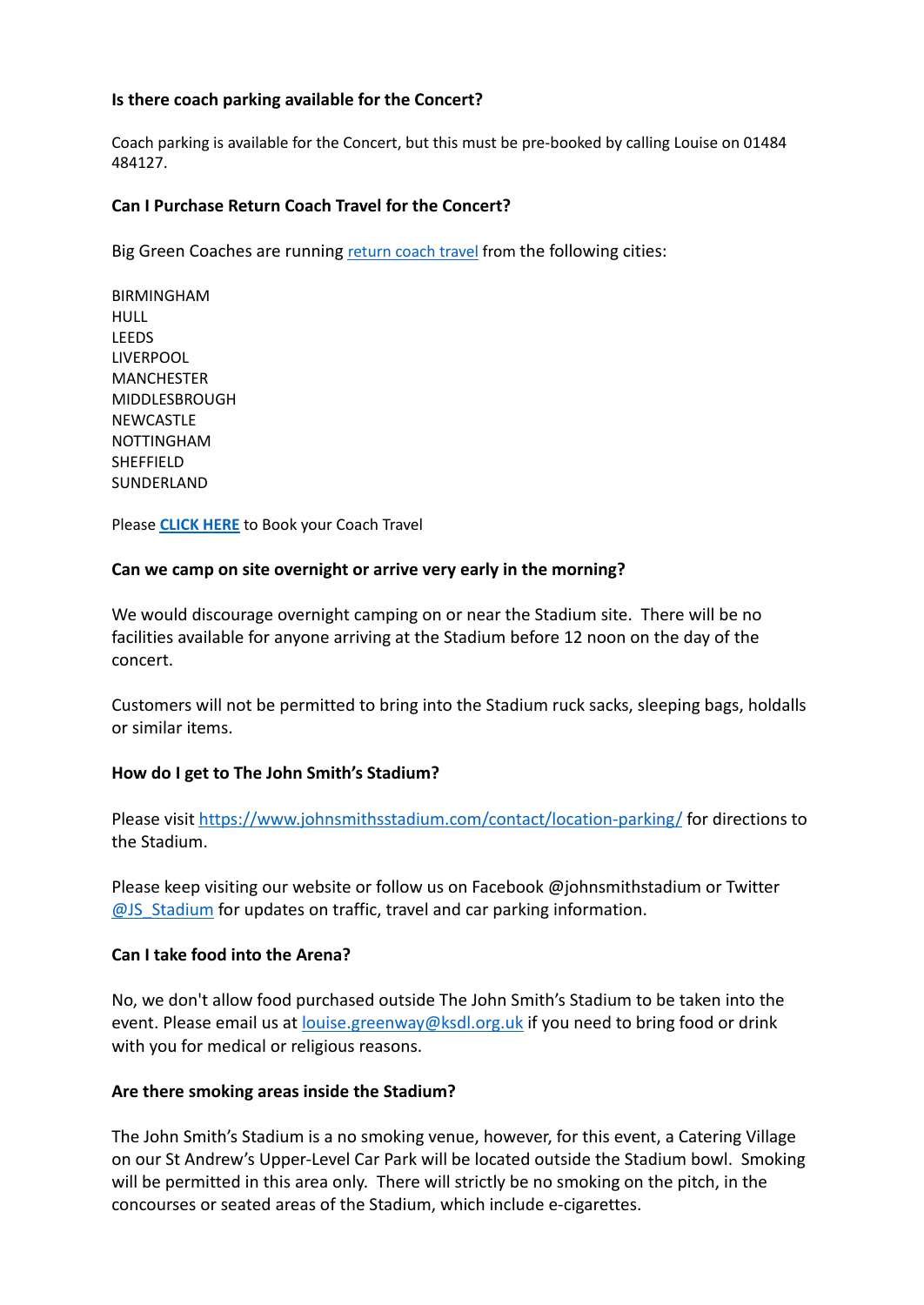## **What can I bring with me?**

If it is necessary to bring a bag, ensure it is as small as possible. Nothing larger than size A4 will be permitted.

Suitable clothing in case of inclement weather. Umbrellas will not be permitted inside the venue.

One bottle of water (500ml or smaller) in transparent plastic will be permitted, but this must be sealed on entry.

# **What should I NOT bring with me?**

All bags will be searched on entry and anything larger than A4 size will not be permitted. The following is a list of prohibited items:

Glass, cans, bottles or thermos flasks of any kind Flammable liquids and aerosols (including perfume, hairspray etc.) Laser pens/pointers Laptops, iPad, professional cameras/video equipment Umbrellas, signs, banners, flags, inflatables, selfie sticks Air horns, whistles or other noise making devices Knives or weapons, fireworks, confetti, glitter bombs or sprays

## **Is there anywhere to store prams/pushchairs?**

No. Prams and pushchairs will not be permitted inside the venue. Children aged 5 and under are not permitted to attend the concert.

#### **Is there an opportunity to do special announcements?**

No. It will not be possible to request special announcements or displays on screens.

#### **Where are the bars and toilets?**

There will be a Catering Village on our St Andrew's Upper-Level Car Park with a variety of food and drink outlets and toilets (this is accessed through GATE A and only available for people with GATE A tickets).

In addition, food and drink units and toilets are available on the concourses for those customers who have purchased reserved seats in the stands.

# **What is in the Catering Village?**

The following facilities will be available in the Catering Village:

Food and Drink outlets Merchandise Unit First Aid Welfare Unit Toilets